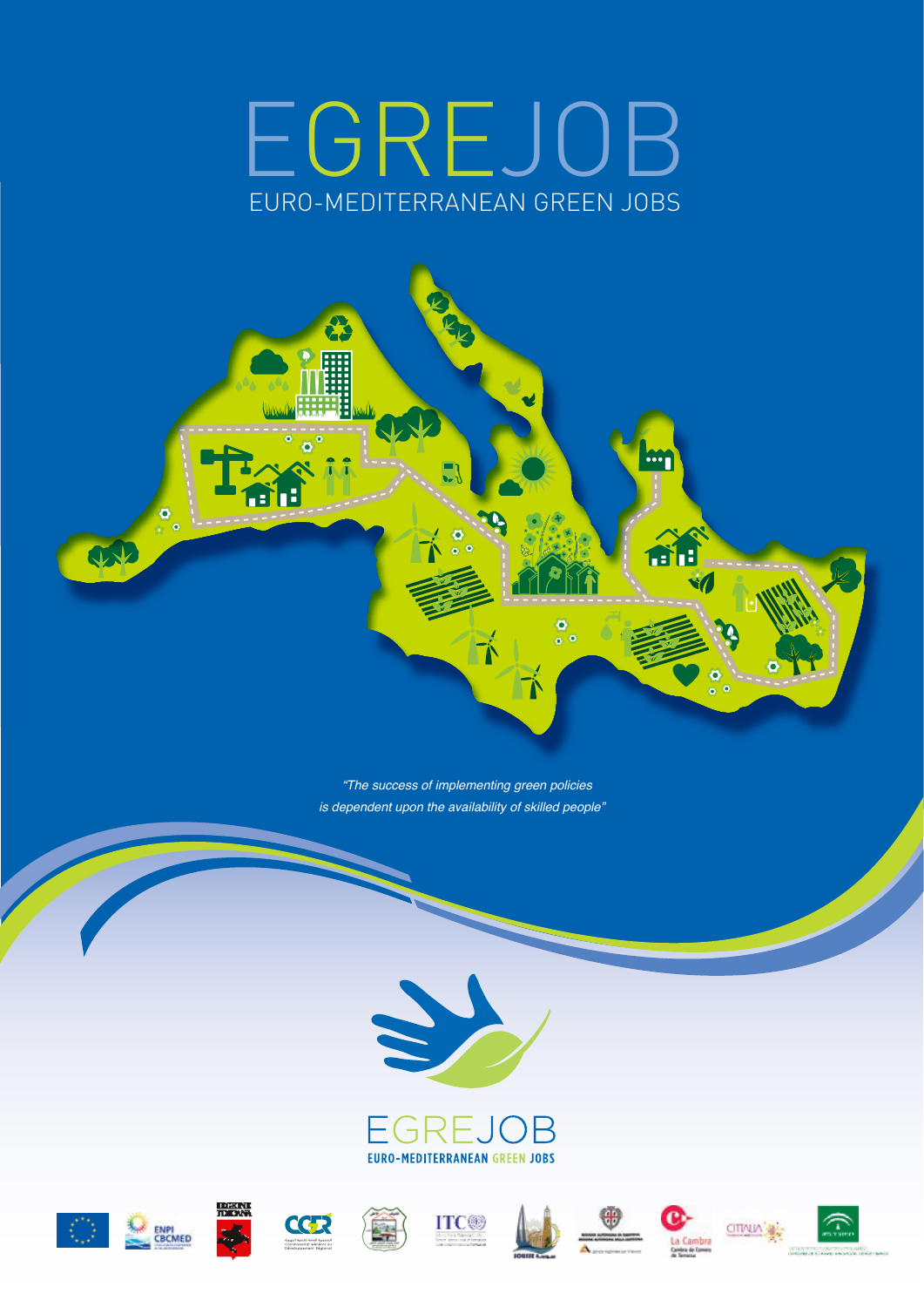

The overall objective of **EGREJOB** is to close skills and unemployment gap of the concerned Mediterranean basin area to enhance young and decent employment opportunities by disclosing the green economy job potentials, with the final aim of enhance the competitiveness of the involved territories.

The project in practice intends to build an **Euromed incubation system of skills**  in the green job field that will result in:

 **easing the entering into the labour market of young people**, and women in particular, within decent conditions

**for the public authorities, catching the green jobs opportunity to implement labour policies** with high occupation potential within "Decent" conditions

 for the Mediterranean Systems of the concerned territories, linking **the youth unemployment issue together with the green job opportunity** towards the Development of the territories.

Egrejob budget amounts to  $\epsilon$  1.763.959 (ERDF contribution € 1.587.563).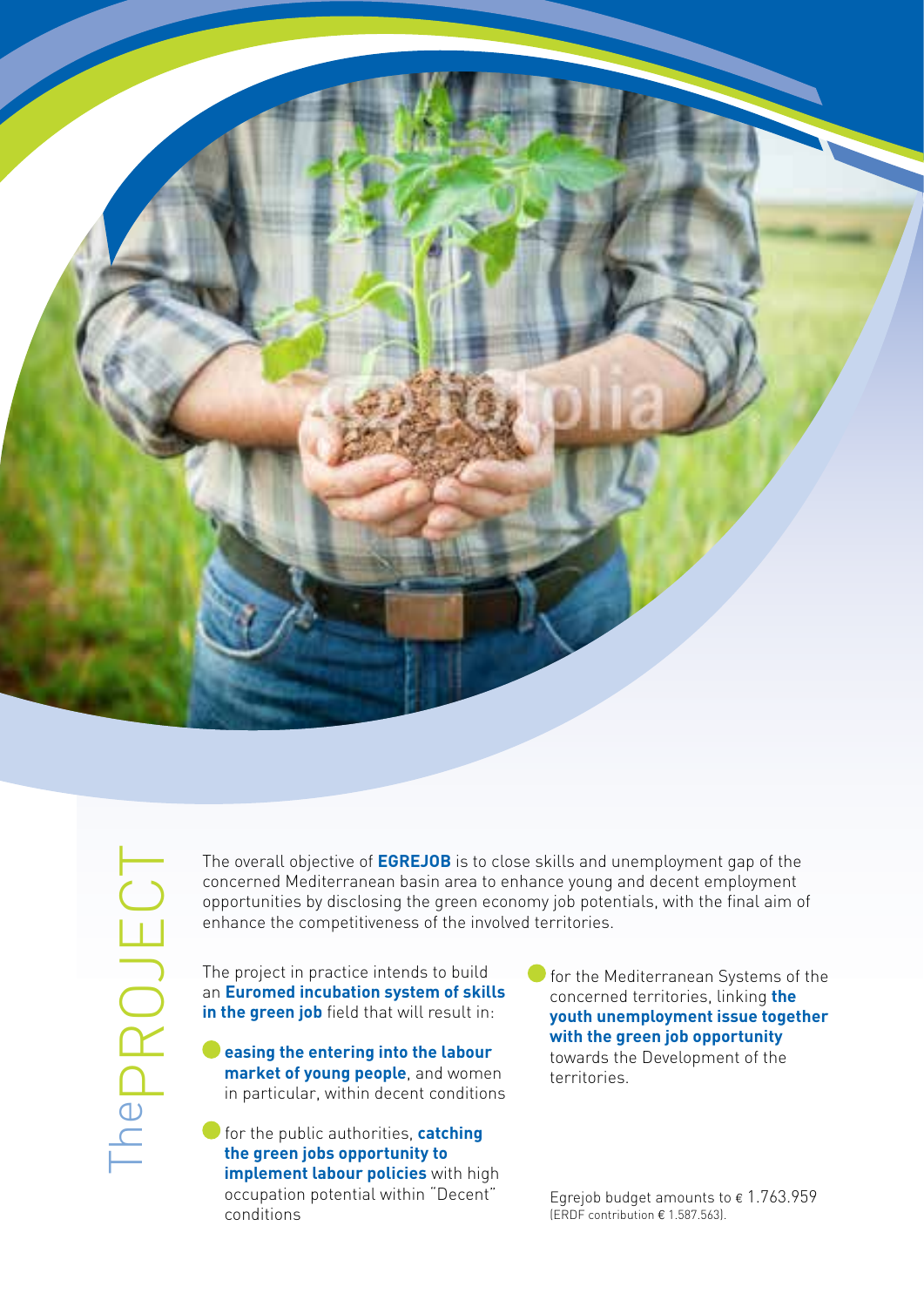### The main Egrejob outputs are:

**ETEC (Euro-mediterranean Training and Employment Committee):** it will be a multi-stakeholder platform, formed by key "green jobs" players such as local and regional authorities, SMEs, universities, training and labour agencies, employment centers, professional associations and trade unions from both shores of the Mediterranean Basin, that supervise, monitor and strategically coordinate all project activities.

### **Green Job Feasibility (Green Job**

**Assessment):** it will provide the Public actors and the Mediterranean Systems with fundamental tool, based on a "what if" scenario, the skills analysis and the analysis of linking employment and social development policies with green economy, realised for each concerned territory and for the overall cooperation area, allowing the development of targeted strategies in the framework of the transition to the green economy. Based on the analisys a Green jobs database will be created.

### **Modelling of EGREJOB training**

**and qualification path:** it will allow its replication and therefore its use by the interested stakeholders (Public institutions, Actors form the Mediterranean System).

### **Training module on skills for green jobs**

based on the results of the Feasibility study: 10 young people will participate to a specific formative session formed by theoretical modules and training on the job

**Certification of Green skills:** it will disclose new job opportunity for the young people who will see their competences to be recognised to open up green jobs chances and potentialities in a wider area, facilitating their mobility.

#### **EGREJOB permanent platform:**

integrated with the Green jobs database, it will be a precious matching tool at disposal of youth green job seekers and green jobs providers, allowing them to enhance their opportunities of seizing green jobs opportunities.